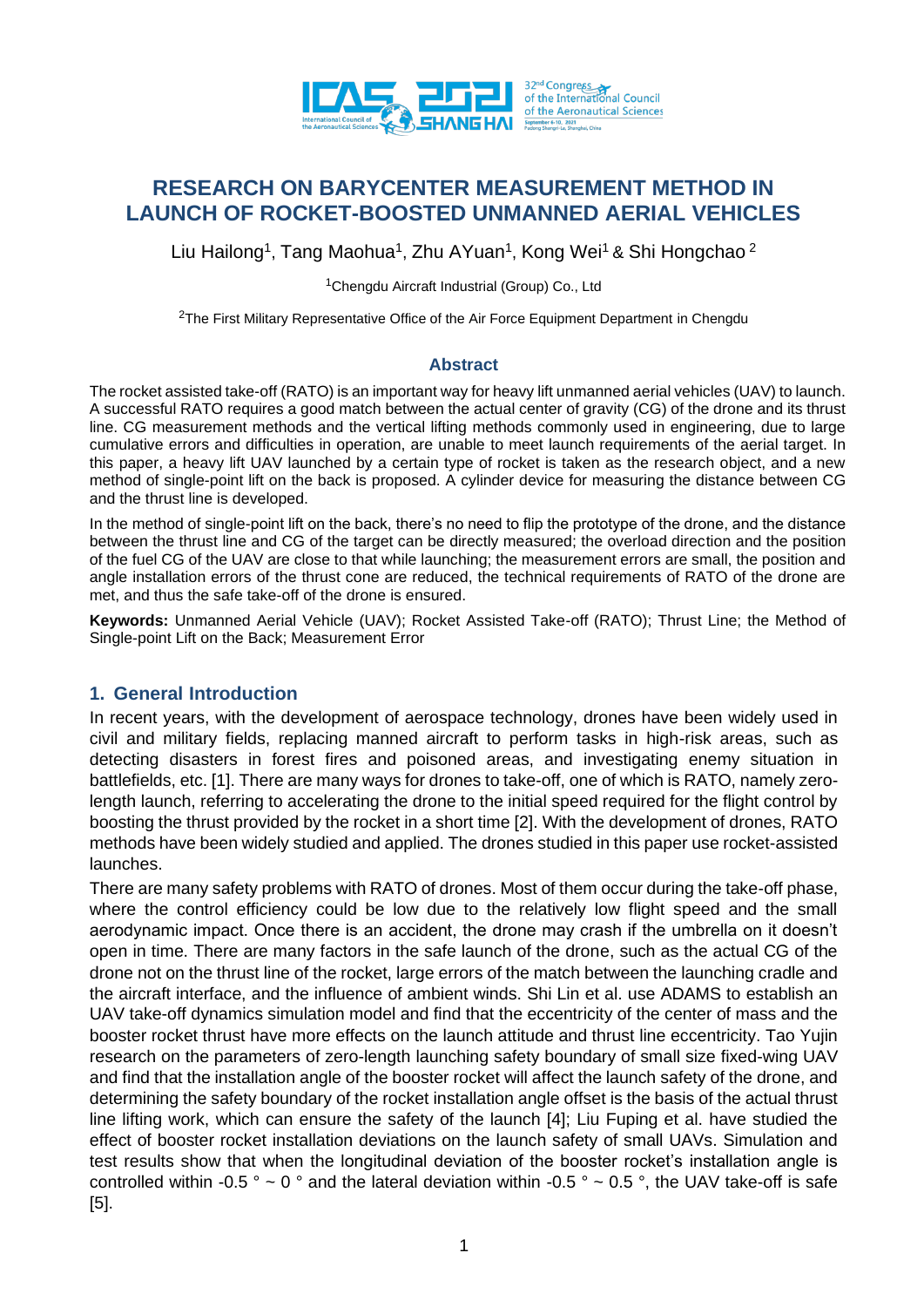This paper studies CG measurement and the match between CG and thrust line of drones, introduces a CG measurement method-parallel lift measurement method, and proposes a singlepoint lift method on the back for match check. The error analysis is performed separately and verified by experiments.

## **2. Parallel Lift Method**

## 2.1 Parallel Lift Measurement Method

CG of the drone is measured by parallel lift on the back. As shown in Figure 1, there are four lift points of equal height on the back of the aircraft, which form a rectangle when viewed from the top. The front point are marked as point A, and the measured force is expressed as P11, Pl2 (expressed as P13, P14 when there's an angle α) and the back point marked as point B, and the measured force expressed as P21, P22 (expressed as P23, P24 when there's an angle  $\alpha$ ). The distance between the front and back points is l, and the distance between the left and right points is b.

The four lifting points on the lifting device are consistent with those on the aircraft. The device is equipped with angle sensors and can adjust the inclination angle α. Steel cables and load cells are applied to connect the lifting device to the corresponding lifting points on the aircraft.



Figure 1 – Parallel lift measurement  $(α=0°)$ 

## 2.2 Measurement Procedure

Horizontal measurement: keep the lifting device horizontal (Figure 1), and the inclination angle  $\alpha$  is 0 The weights measured by the four load cells are P11, P12, P21, P22, P1 = P11 + P12, P2 = P21 + P22. Equations (1) and (2) can be obtained from the moment balance.

$$
P_2 \cdot l \cdot \cos(\alpha) = (P_1 + P_2) \cdot [x \cdot \cos(\alpha) - y \cdot \sin(\alpha)] \tag{1}
$$

$$
(P_1 + P_2) \cdot z = (P_{12} + P_{22}) \cdot b \tag{2}
$$

Inclination measurement: adjust the inclination angle of the lifting device (see Figure 2), and the inclination angle α'is adjusted to 45°. The weights measured by the four load cells are P13, P14, P23, and P24.  $P_1 = \text{P13+P14}$ ,  $P_2 = \text{P23+P24}$ . Equation (3) can be obtained from the moment balance.

$$
P_2' \cdot l \cdot \cos(\alpha') = (P_1' + P_2') \cdot [x \cdot \cos(\alpha') - y \cdot \sin(\alpha')]
$$
\n(3)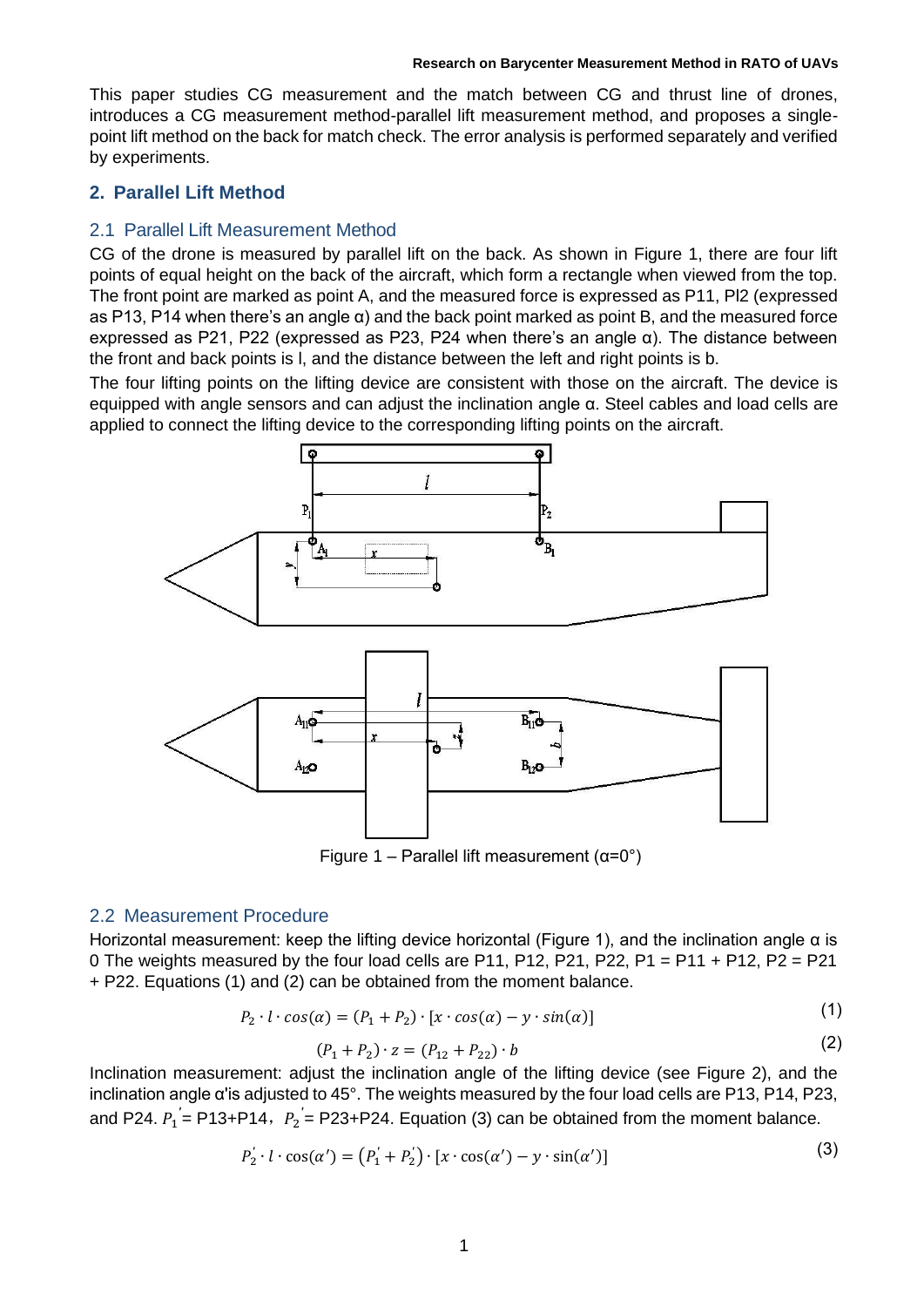

Figure 2 – Parallel lift measurement  $(\alpha' = 45^{\circ})$ 

## 2.3 Gravity Calculation

From the equation (1), (2), and (3), the x, y, and z values of CG relative to A can be worked out.

$$
x = \frac{P_2 \cdot l}{P_1 + P_2} + y \cdot \tan(\alpha) \tag{4}
$$

$$
y = (x - \frac{P'_2 \cdot l}{P'_1 + P'_2}) \cdot \cot(\alpha')
$$
\n<sup>(5)</sup>

$$
z = \frac{(P_{12} + P_{22}) \cdot b}{P_1 + P_2} \tag{6}
$$

applying x to equation (5) yields:

$$
y = \left(\frac{P_2}{P_1 + P_2} - \frac{P_2'}{P_1' + P_2'}\right) \times l \times \frac{1}{tan(\alpha') - tan(\alpha)}
$$
(7)

Therefore, the coordinates of CG are:

$$
\begin{cases}\n x = \frac{P_2 \cdot l}{P_1 + P_2} + y \cdot \tan(\alpha) \\
y = (\frac{P_2}{P_1 + P_2} - \frac{P_2}{P_1 + P_2}) \cdot l \cdot \frac{1}{\tan(\alpha') - \tan(\alpha)} \\
z = \frac{(P_{12} + P_{22}) \cdot b}{P_1 + P_2}\n\end{cases}
$$

## 2.4 Error Analysis

According to the theory of error transfer and synthesis, the function of the measured value:

$$
y=f(x1, x2, \ldots, xn)
$$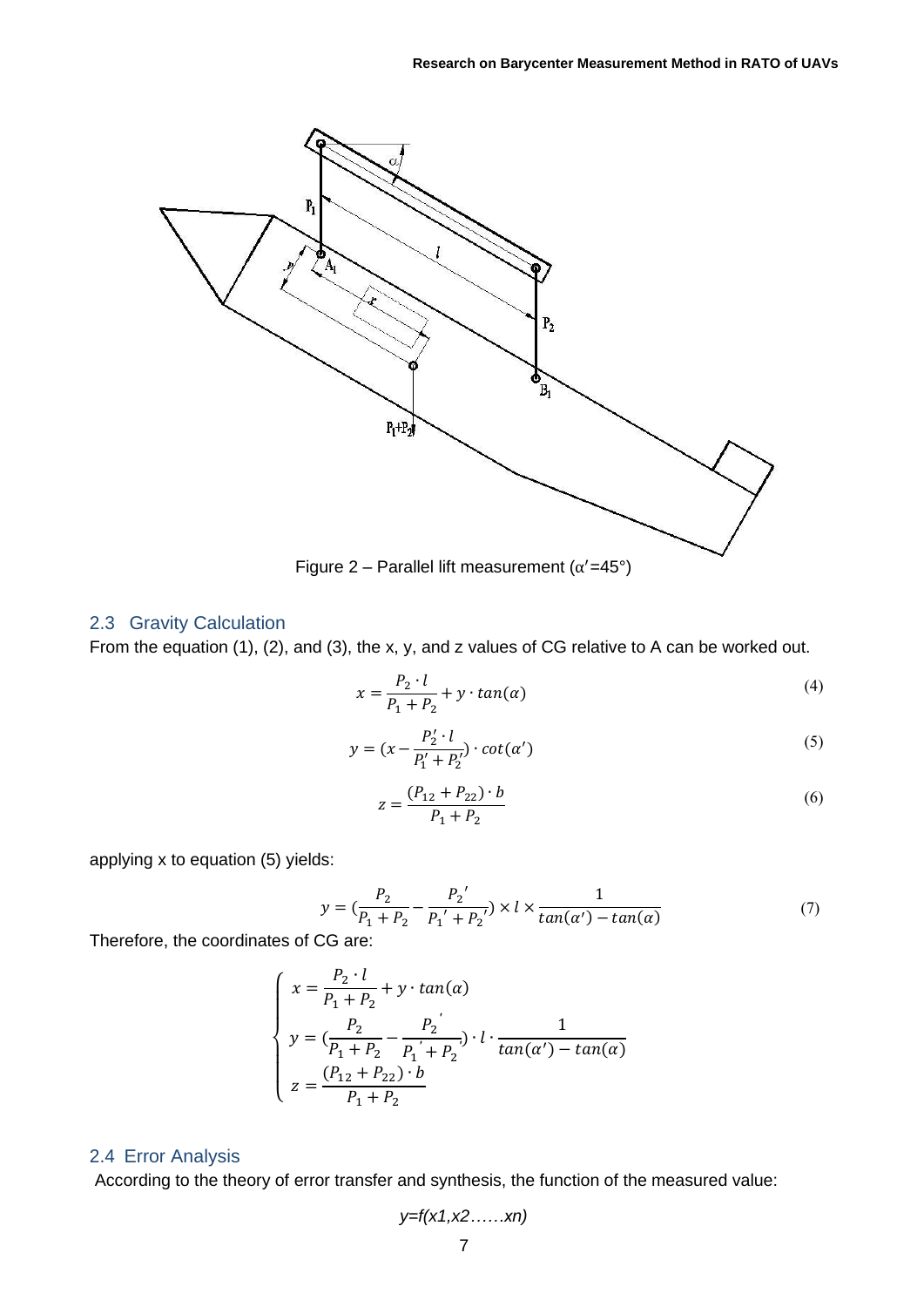#### **Research on Barycenter Measurement Method in RATO of UAVs**

In the equation, x1, x2......xn are values measured directly; y is an indirect measurement value. The increment can be expressed by total differential of the function, and then the function increment of the above equation is:

$$
dy = \frac{\partial y}{\partial x_1} dx_1 + \frac{\partial y}{\partial x_2} dx_2 + \dots + \frac{\partial y}{\partial x_n} dx_n
$$

Therefore, the systematic error of the function is:

$$
dy = \frac{\partial y}{\partial x_1} dx_1 + \frac{\partial y}{\partial x_2} dx_2 + \dots + \frac{\partial y}{\partial x_n} dx_n
$$

Due to the symmetry of the drone, the values of x and y have significant impact on the RATO. Therefore, only these two values are analyzed. Equations (4) and (7) are respectively expressed in total differentials. The errors of x and y are expressed as follows:

$$
\Delta x = -\frac{P_2 \cdot l}{(P_1 + P_2)^2} \cdot \Delta P_1 + \left(\frac{l}{P_1 + P_2} - \frac{P_2 \cdot l}{(P_1 + P_2)^2}\right) \cdot \Delta P_2 + \frac{P_2}{P_1 + P_2} \cdot \Delta l + \tan(\alpha) \cdot \Delta y + \frac{y}{\cos^2(\alpha)} \cdot \Delta \alpha
$$
 (8)

$$
\Delta y = \frac{l}{\tan(\alpha') - \tan(\alpha)} \cdot \left\{ -\frac{P_2}{(P_1 + P_2)^2} \cdot \Delta P_1 + \left[ \frac{1}{P_1 + P_2} - \frac{P_2}{(P_1 + P_2)^2} \right] \cdot \Delta P_2 + \frac{P_2'}{(P_1' + P_2')} \cdot \Delta P_1' - \left[ \frac{1}{P_1' + P_2'} - \frac{P_2'}{(P_1' + P_2')^2} \right] \cdot \Delta P_2' \right\} + \left( \frac{P_2}{P_1 + P_2} - \frac{P_2'}{P_1' + P_2'} \right) \cdot \frac{1}{\tan(\alpha') - \tan(\alpha)} \cdot \Delta l - \left( \frac{P_2}{P_1 + P_2} - \frac{P_2'}{P_1' + P_2'} \right) \cdot \frac{l}{(\tan(\alpha') - \tan(\alpha))^2} \cdot \left\{ \left[ \tan^2(\alpha) + 1 \right] \cdot \Delta \alpha - \left[ \tan^2(\alpha') + 1 \right] \cdot \Delta \alpha' \right\} \tag{9}
$$

$$
\Delta z = -\frac{(P_{12} + P_{22}) \cdot b}{(P_1 + P_2)^2} \cdot (\Delta P_1 + \Delta P_2) + \frac{P_{12} + P_{22}}{P_1 + P_2} \cdot \Delta b + \frac{b}{P_1 + P_2} \cdot (\Delta P_{12} + \Delta P_{22})
$$
(10)

For a certain type of drones, the origin of coordinates is the zero point of the drone head, the X direction is backward along the drone axis, the Y direction is perpendicular to the horizontal direction of the drone, and the Z direction is on the right side of and perpendicular to the drone symmetry axis. The designed CG of the target is (2148, -34, 0), front lifting points (835, 75,  $\pm$  350), rear lifting points (3280, 75, ± 350). The horizontal distance of CG from the front points is 1313mm, and 1132mm from the rear points. Therefore, it can be worked out that  $I=2445$ mm, b=700mm. The inclination angle  $\alpha$ of is 0 degree at the first weighing and the inclination angle α' is 45 degrees at the second weighing. Therefore, in theory,  $P1 = 231.493kg$ ,  $P2 = 268.507kg$ , and  $P2' = 246.217kg$ .

The error of the load cell is 0.5 ‰ FS, the full scale is 200kg, and the absolute error is about 0.1kg. Therefore,  $\Delta P1 = 0.2$ kg,  $\Delta P2 = 0.2$ kg,  $\Delta P1 = 0.2$ kg,  $\Delta P2 = 0.2$ kg,  $\Delta P = 0.2$ kg. The position is guaranteed by the tooling, the error can be controlled within  $\pm 1$ mm, the angle sensor error is 0.005 $^{\circ}$ (8.726646e-5 radians), the installation error is 0.01 °, and the total angle error is 0.015 ° (2.617994e-4 radians).

In equation (8) and (9), the errors of each factor are replaced with the sum of absolute values and the maximum errors are obtained:  $\Delta x = 1.544$ mm,  $\Delta y = 2.087$ mm,  $\Delta z = 1.840$ mm.

∆x and ∆y are measurement and calculation errors relative to the front lifting points. Generally, the position error of the front lifting point itself is about 1mm. The comprehensive measurement error of CG in the method is 2.544mm in heading, 2.840mm in wingspan, and 3.087mm in height. It can be found from the error values that the influence of the lifting point's position error on the measurement accuracy accounts for about half of the total error. Therefore, the lifting point's position error needs to be controlled.

### **3. General Style Preferences the Method of Single-point Lift on the Back**

From the error analysis of the parallel lifting method, it can be seen that there are many factors in the measurement of the drone's CG, causing large comprehensive error in the heading and altitude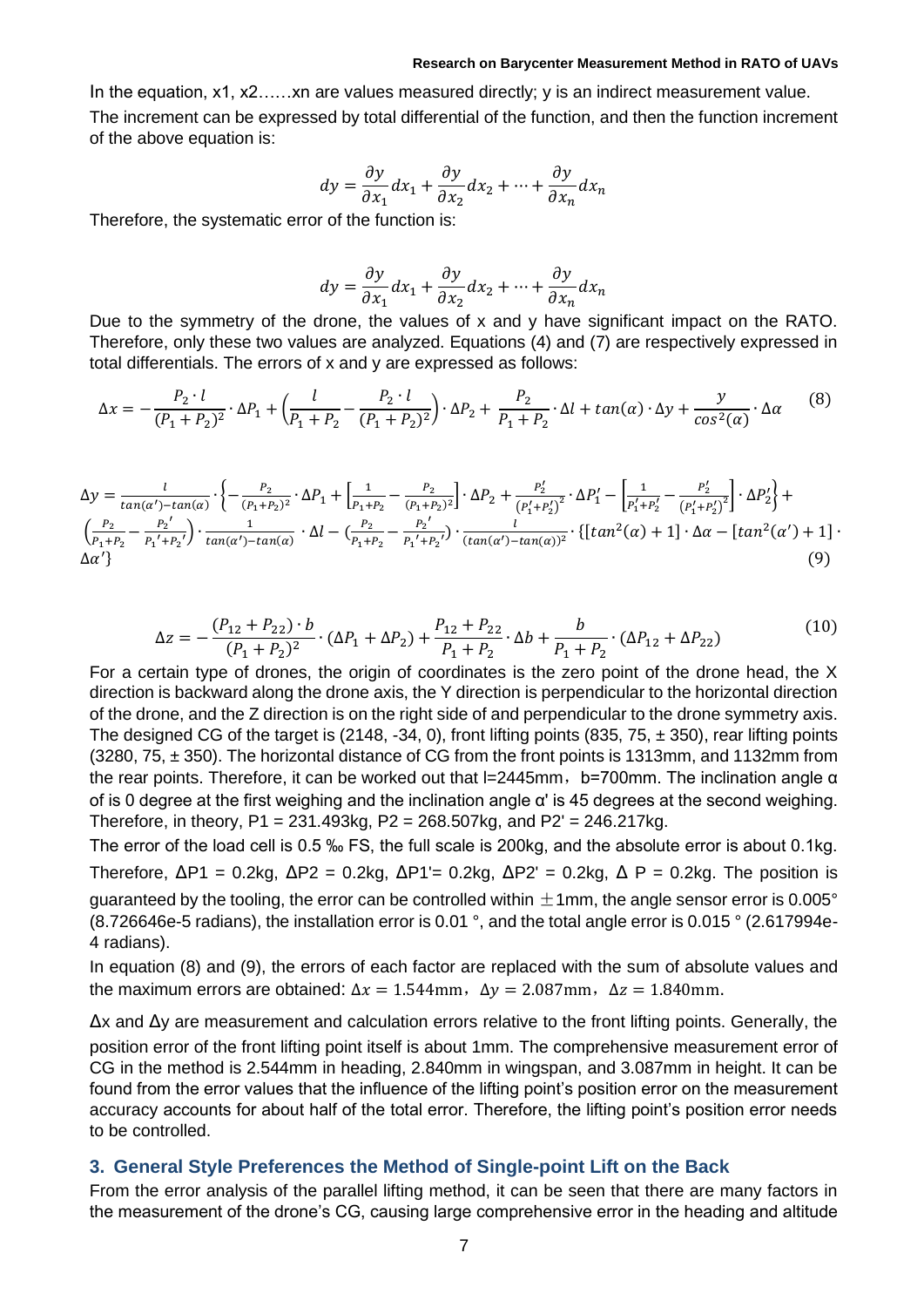#### **Research on Barycenter Measurement Method in RATO of UAVs**

directions. If the installation error of the booster rocket is taken into consideration, the distance between the thrust line and CG is likely to be too large, increasing the risk of launch failure [5]. Therefore, more accurate measurement methods are needed to check the measurement results. In this paper, the thrust line refers to the axis of the rocket. In theory, the thrust line passes through the designed CG of the drone.

## 3.1 The Method of Single-point Lift on the Back

In this measurement method, there's no need to flip the drone, and the distance between the thrust line and CG of the drone can be directly reflected. In this state, the overload direction of the drone is close to that during launch, and the position of the fuel's CG is close to that in the launch state. The measuring principle of the method of single-point lift on the back is shown in Figure 3. The lifting point is set at the intersection of the back of the drone and the thrust line to ensure that the lifting point is on the thrust line. The measuring cylinder device is installed on the interface between the UAV and the booster rocket, and thus its axis coincides with the thrust line and the length of the measuring line  $(y2)$  is equal to the distance  $(y1)$  between the lifting point and CG. Therefore, when the drone is lifted through the single point on the back, the actual CG is certain to be on a vertical line. If the actual CGcoincides with the thrust line, which is also a vertical line, the measuring line in the measuring cylinder points to the center of its end face, as shown in Fig. 3(a); otherwise, there will be an angle α between the vertical line passing through the actual CG and the thrust line. The angle between the axis of the measuring cylinder and the measuring line is  $\beta$ .  $\beta$  and  $\alpha$  should be equal based on the principle of similar triangle, and then the measuring cylinder reading x is equal to y, the distance between the actual CG and the thrust line, namely x=y, as shown in Fig. 3(b). It is available to replace the measuring cylinder with a sensor and convert the measuring angles (β and a) into the distance between the thrust line and the actual CG, therefore,  $y = y_1 \cdot \tan \beta$ 



Figure 3 – Measurement of y, the distance between CG and the thrust line, by the method of singlepoint lift on the back

### 3.2 Error Analysis

According to the principle of similar triangles,  $\alpha = \beta$ , yielding:

$$
\tan \alpha = \frac{y}{y_1} = \tan \beta = \frac{x}{y_2} \tag{11}
$$

From Equation (11), it yields: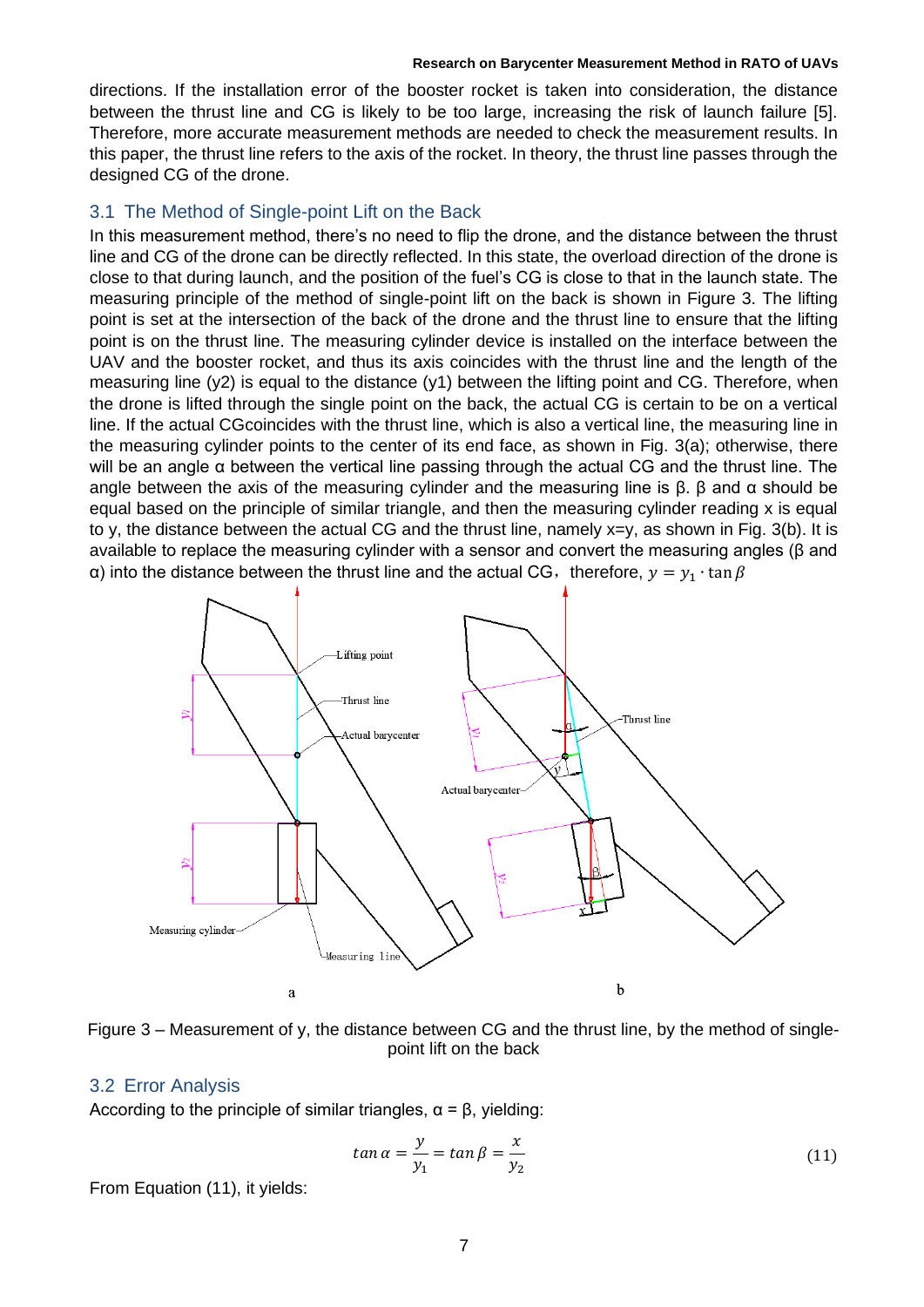$$
y = y_1 \cdot \frac{x}{y_2} \tag{12}
$$

$$
y = y_1 \cdot \tan \beta \tag{13}
$$

Expressed errors in fully differential:

$$
\Delta y = -\frac{x \cdot y_1}{y_2^2} \times \Delta y_2 + \frac{x}{y_2} \times \Delta y_1 + \frac{y_1}{y_2} \times \Delta x \tag{14}
$$

$$
\text{or} \quad \Delta y = y_1 \cdot \left[ (\tan \beta)^2 + 1 \right] \times \Delta \beta + \tan \beta \times \Delta y_1 \tag{15}
$$

For a certain type of drones, the value of  $y_1$  is 760mm  $\pm$  10mm because of the processing and assembly errors of the aircraft parts;  $y_2$ , the effective length of the measuring cylinder, is set as 760mm  $\pm$  0.5mm, due to processing and assembly errors; x, the measurement value of the measuring cylinder, is taken as 10mm  $\pm$  0.5mm because there's visual error with its reading; the measured value of the angle sensor is  $0.8^{\circ} \pm 0.01^{\circ}$  (1.75e-4); when measuring, the deviation caused by the measuring device is ignored because its weight is relatively small compared with that of the aircraft.

In equation (14) and (15), the errors of each influencing factor are replaced with the sum of absolute values, and the maximum error of the distance between the thrust line and CG measured by the cylinder is  $\Delta y = 1.28$ mm; with a sensor, the maximum error is  $\Delta y = 0.55$ mm.

### **4. Application**

For a certain type of drones, due to the large measurement error in the height direction, in this paper, only the horizontal CG is measured in the method of parallel lifting measurement and then the method of single point lift on the back is applied to check the match between CG and the thrust line.

### 4.1 Actual CG Measurement

The drone weighs about 500kg, with a designed CG (2148, -34, 0). With the rocket installation angle set as 14 °, the distance within 5.50mm between the thrust line and CG can meet the launch requirements. The position of CG allows deviations to be decomposed into the coordinate system, with front-back  $\pm$  22.73mm, left-right:  $\pm$  5.50mm, up-down:  $\pm$  5.67mm. The actual weights obtained are  $P_{11} = 81.008$ kg,  $P_{12} = 150.287$ kg,  $P_{21} = 168.814$ kg,  $P_{22} = 99.381$ kg,  $P_1 = 231.295$ kg,  $P_2 =$ 268.195kg, after respectively applying these weights to equation (4) and equation (6), it can be found that  $x = 1312.813$ mm,  $z = 349.892$ mm, and thus the deviation of CG in the X direction is -0.813mm  $\pm$  2.544mm, in the Z direction is 0.108mm  $\pm$  2.840mm, which are both acceptable to launch requirements.

## 4.2 The Check on the Match between CG and the Thrust Line

In the method of single-point lift on the back, when using a measuring cylinder, it is found that the actual CG of the aircraft is below the thrust line, and the deviation value is 2.4mm, and thus the deviation distance of CG from the thrust line on the Y direction is -2.4/cos (14°)  $\pm$ 1.28mm, that is  $-2.47$ mm  $\pm$  1.28mm; when a sensor is used, the negative value obtained indicates that the actual CG of the aircraft is also below the thrust line. The sensor has measured the angle value: -0.149 °, when the value is substituted into the equation (13), it can be obtained:  $y=-1.98$ mm, and the deviation distance of CG from the thrust line on the Y direction:-2.04mm±0.55mm. Therefore, it can be concluded that both the measurement results of the measuring cylinder and of the sensor are within 5.50mm, which meets the launch requirements.

## 4.3 Ejection Test

The certain type of drone launches at a pitch angle of 25 °, and the booster rocket works for 2s. The rocket thrust reaches a maximum value at 0.2s, when the drone is separated from the launcher. Figure 4 shows the change of the elevation angle α of the drone, the roll angle β, the ground speed v, and the flight height (h) with the rocket boost time during the launch process. It can be seen from Figure 4 that during the rocket boost phase, because CG is below the thrust line, the nose-down pitching moment brought by the rocket thrust causes the pitch angle to decrease slightly, and the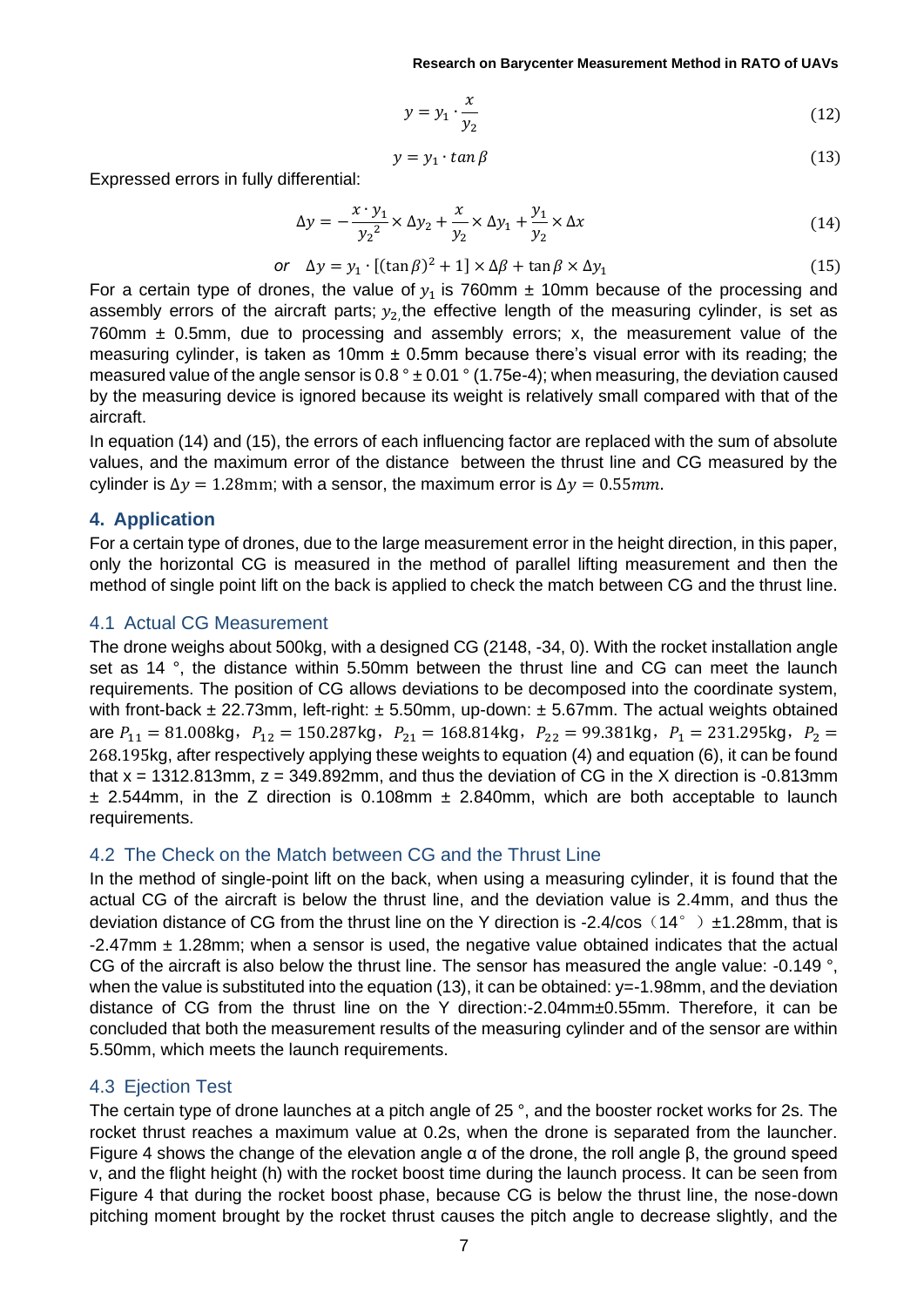#### **Research on Barycenter Measurement Method in RATO of UAVs**

minimum pitch angle is 23.26 °. When the boost ends, the nose-down pitching moment is overcome by aerodynamic force, and thus the pitch angle gradually increases; as CG in the wingspan direction deviates to the right, therefore, the roll angle also gradually deviates to the right and the rocket deflects 15 ° at the end of the thrust. The roll angle increases over time, but the deflection can be controlled by the rudder surface; the changes in flight altitude and ground speed are relatively gentle, and both have basically stabilized.



Figure 4 – State-change curves of the target during the launch process

## **5. Conclusion**

This paper introduces CG measurement method of the UAV, and proposes a new thrust line matching check method. The corresponding error analysis based on the error transfer equation is performed, and both methods are tested and verified.

- 1) The parallel lift measurement method requires a high accuracy of the position of the lifting point, otherwise the comprehensive error could be large, the error in the height direction in particular, which has a large influence on the emission, has exceeded half of the allowable deviation of the position of CG.
- 2) A new checking method for the match of CG and thrust line, namely, the method of singlepoint lift on the back, is proposed in this paper. This checking method is easy to operate and does not require the aircraft to be flipped and can better simulate the launch state. By comparing the measurement errors between the measuring cylinder and the sensor, it is found that the measurement error of the sensor is relatively small and thus the result is more accurate.
- 3) The actual CG is measured in the parallel lift method, and then the match between CG and thrust lines are checked in the method of single-point lift on the back. The measurement results meet the launch requirements. The ejection test shows that the two measurement methods meet the actual needs, further verifying the accuracy of CG measurement and the check of match between CG and the thrust line.